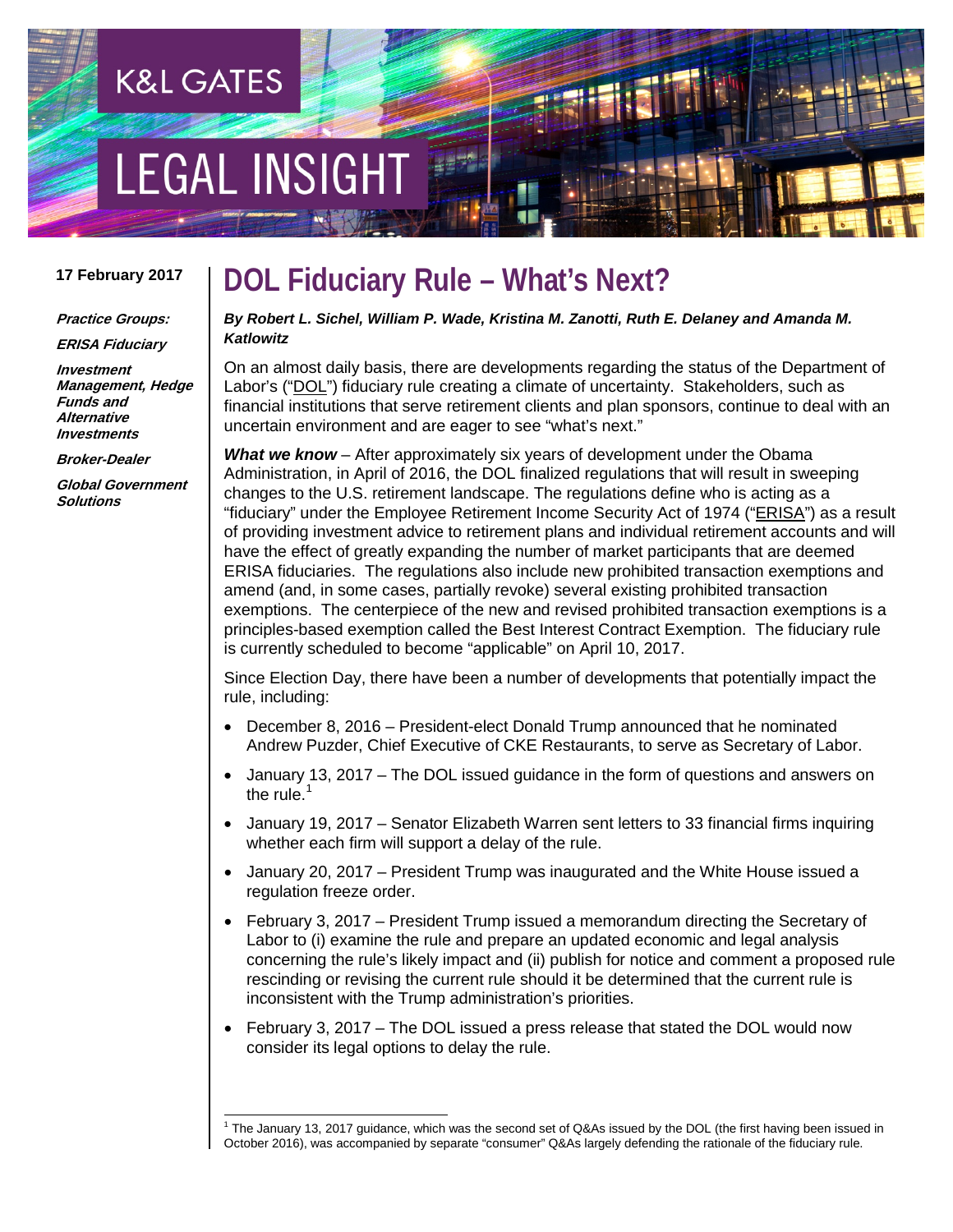## K&L GATES

### **DOL Fiduciary Rule – What's Next?**

- February 7, 2017 Senator Warren sent a letter to the acting Secretary of Labor providing information in support of the rule that Senator Warren received in response to her January 19 letter to 33 financial firms.
- February 8, 2017 A federal court in Dallas, Texas rejected the arguments of several plaintiffs, including the Securities Industry and Financial Markets Association, the Insured Retirement Institute, the Financial Services Roundtable, and the U.S. Chamber of Commerce, challenging the legality of the rule. The court also rejected the Justice Department's request for a stay pending the "status report" the DOL plans to file pursuant to the President's memorandum issued on February 3, 2017, directing the DOL to review the fiduciary rule.
- February 9, 2017 The DOL sent a proposal to delay the fiduciary rule to the Office of Management and Budget ("OMB"). OMB is expected to approve the rule, which would be the last step before the rule is released to the public. Although the contents and form of the proposal are not final until it is released, the proposal is expected to include a delay of the applicability date, possibly for 180 days. The proposed rule could be finalized after a short comment period. Alternatively, the proposal could be in the form of an "interim final rule" that could be effective immediately but invites post-promulgation comment. $<sup>2</sup>$  $<sup>2</sup>$  $<sup>2</sup>$ </sup>
- February 13, 2017 Senator Warren sent a letter to Andrew Puzder that expressed her concern for Puzder's nomination and asked for responses to several questions.
- February 15, 2017 Andrew Puzder withdrew from consideration as Secretary of Labor.
- February 16, 2017 President Trump nominated Alexander Acosta, the Florida International University College of Law Dean, to serve as Secretary of Labor.

*What we don't know* – As of this writing, the many matters yet to be settled include:

- Will Alexander Acosta be confirmed as the new Secretary of Labor?
- Will the rule be delayed and, if so, for how long?
- Will the DOL proposal at OMB take the form of a proposed rule or an interim final rule?
- Will there be a public comment period before or after a delay is effective?
- Will the DOL's proposal at OMB be legally challenged?
- Will the rule ultimately be revised?
- Will the rule ultimately be rescinded?

*What's Next* – We expect additional developments regarding the rule in the coming days.

• The Senate will hold a confirmation hearing for President Trump's Secretary of Labor nominee. It is possible that the longer it takes for a new Secretary of Labor to be confirmed, the more difficult it may become for the Trump Administration to ultimately rescind or revise the fiduciary rule.

<span id="page-1-0"></span> $2A$  shortened comment period or an "interim final rule" would rely on an exception — such as the "good cause" exception — to the Administrative Procedure Act's rulemaking requirements as a basis for not engaging in prior notice and comment proceedings or eliminating the otherwise-required 30-day delay prior to effectiveness.